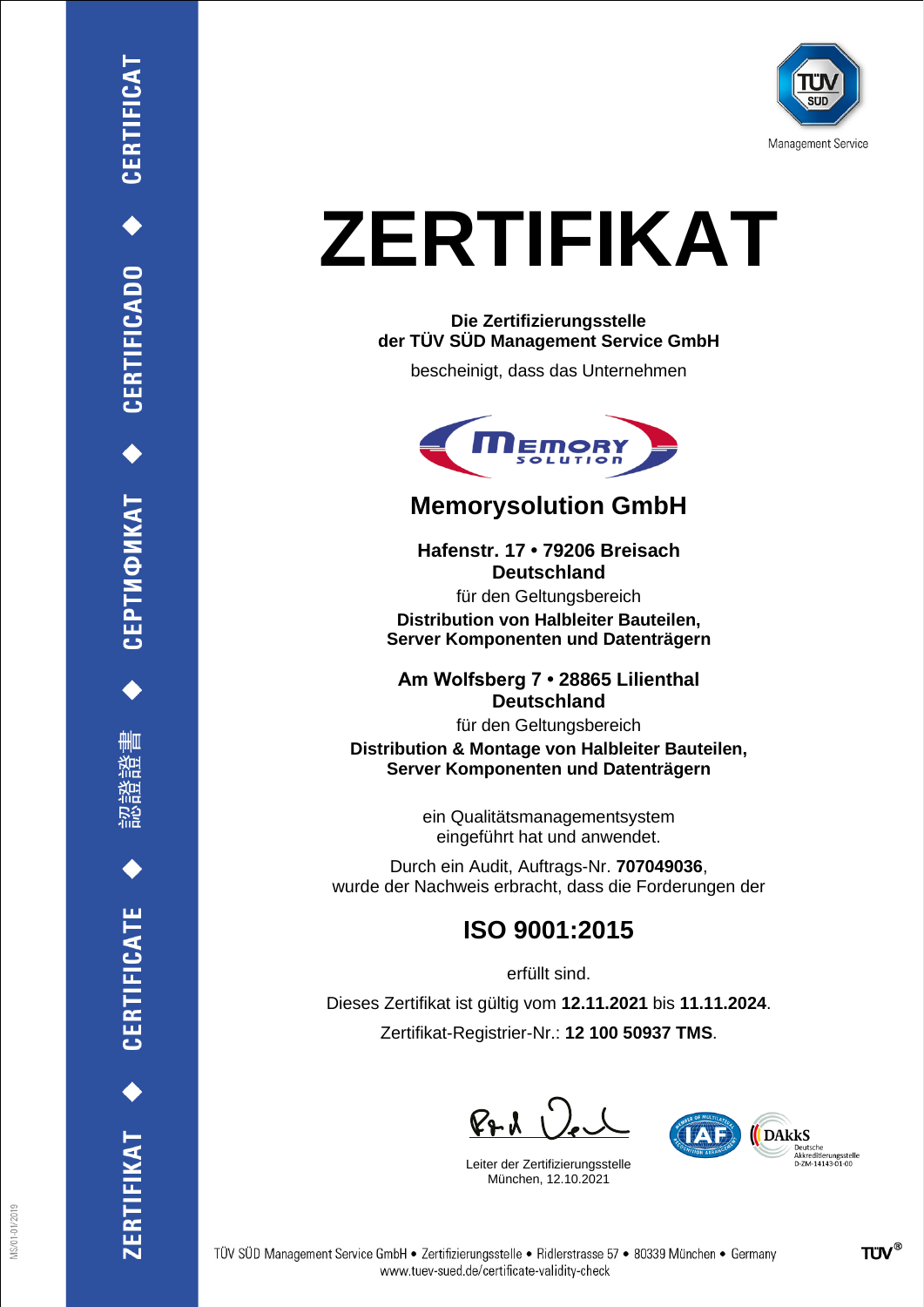

## **CERTIFICATE**

**The Certification Body of TÜV SÜD Management Service GmbH**

certifies that



### **Memorysolution GmbH**

**Hafenstr. 17 • 79206 Breisach Germany**

for the scope of application **Distribution of semiconductor components, server components, and storage devices**

**Am Wolfsberg 7 • 28865 Lilienthal Germany**

for the scope of application **Distribution & assembly of semiconductor components, server components, and storage devices**

> has established and applies a Quality Management System.

An audit was performed, Order No. **707049036**.

Proof has been furnished that the requirements according to

## **ISO 9001:2015**

are fulfilled. The certificate is valid from **2021-11-12** until **2024-11-11**. Certificate Registration No.: **12 100 50937 TMS**.

R**e.** 1

Head of Certification Body Munich, 2021-10-12



RTIFIKAT <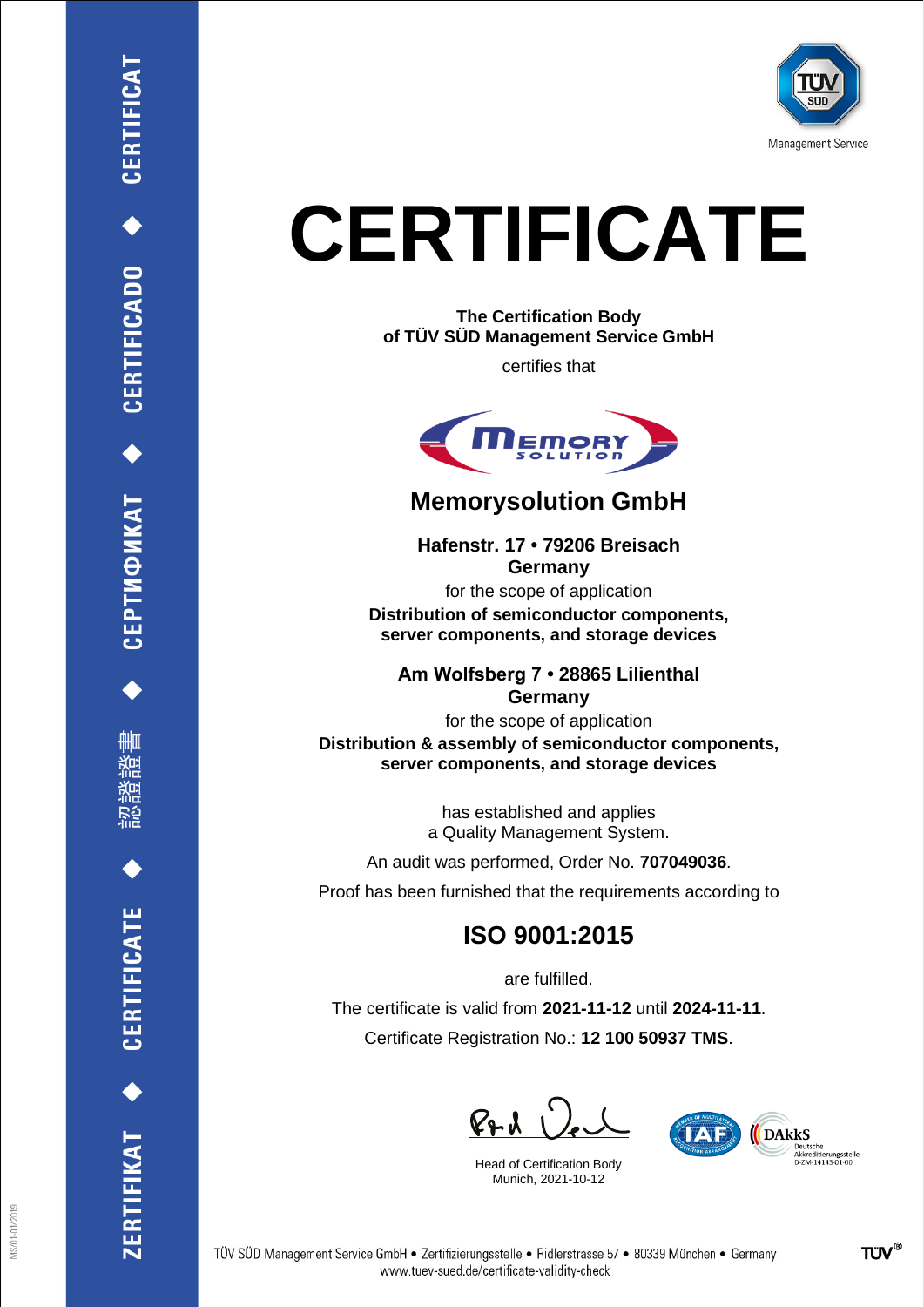

## **ZERTIFIKAT**

#### **Die Zertifizierungsstelle der TÜV SÜD Management Service GmbH**

bescheinigt, dass das Unternehmen



**Memorysolution GmbH Am Wolfsberg 7 • 28865 Lilienthal Deutschland**

für den Geltungsbereich

**Distribution & Montage von Halbleiter Bauteilen, Server Komponenten und Datenträgern**

> ein Qualitätsmanagementsystem eingeführt hat und anwendet.

Durch ein Audit, Auftrags-Nr. **707049036**, wurde der Nachweis erbracht, dass die Forderungen der

## **ISO 9001:2015**

erfüllt sind.

Dieses Zertifikat ist gültig in Verbindung mit dem Hauptzertifikat vom **12.11.2021** bis **11.11.2024**.

Zertifikat-Registrier-Nr.: **12 100 50937/01 TMS**.

 $P+1$ 

Leiter der Zertifizierungsstelle München, 12.10.2021

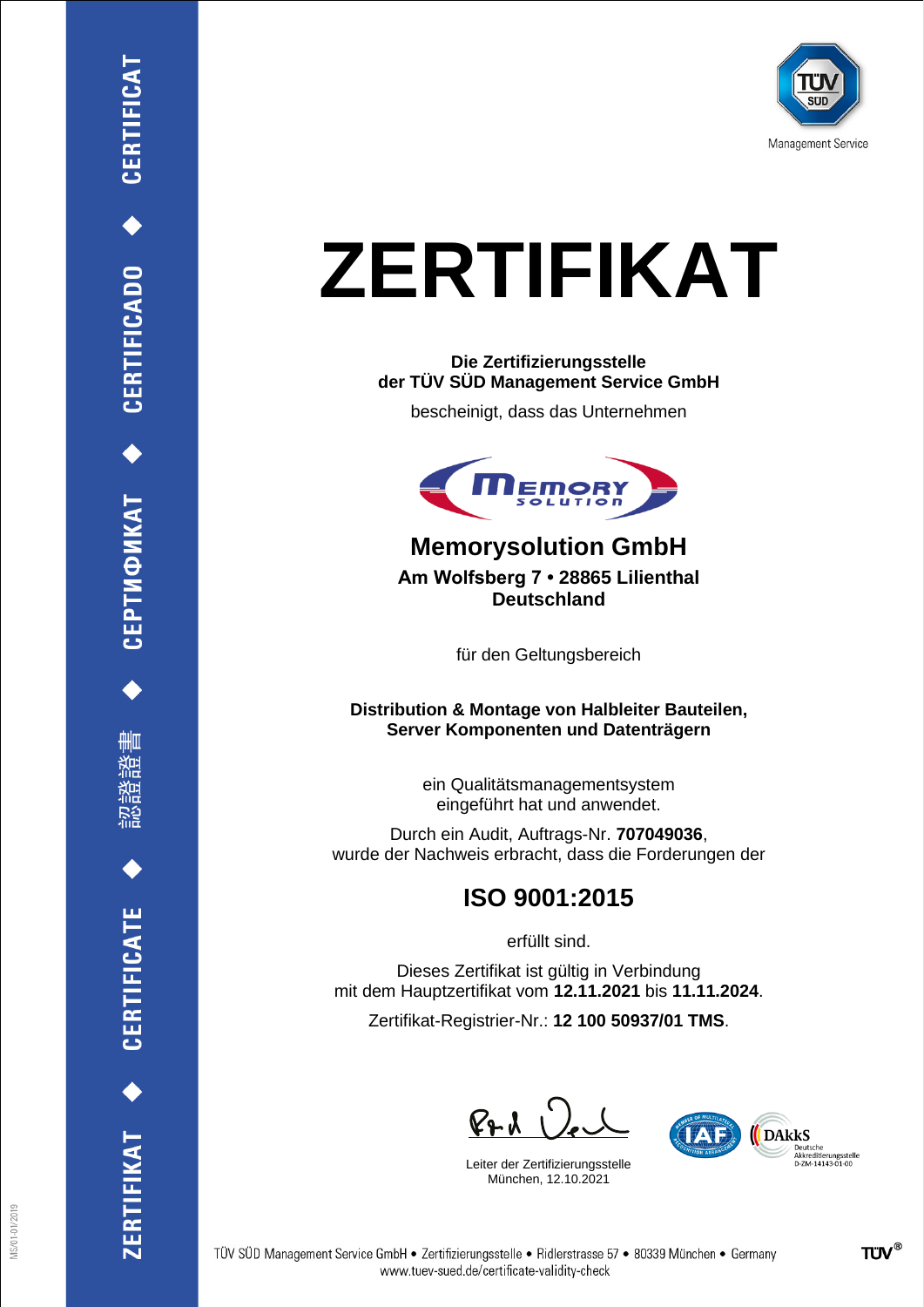

## **CERTIFICATE**

**The Certification Body of TÜV SÜD Management Service GmbH**

certifies that



**Memorysolution GmbH Am Wolfsberg 7 • 28865 Lilienthal Germany**

has established and applies a Quality Management System for

**Distribution & assembly of semiconductor components, server components, and storage devices**.

An audit was performed, Order No. **707049036**.

Proof has been furnished that the requirements according to

## **ISO 9001:2015**

are fulfilled.

The certificate is valid in conjunction with the main certificate from **2021-11-12** until **2024-11-11**. Certificate Registration No.: **12 100 50937/01 TMS**.

 $P + U$ 

Head of Certification Body Munich, 2021-10-12



ZERTIFIKAT<sup>+</sup>